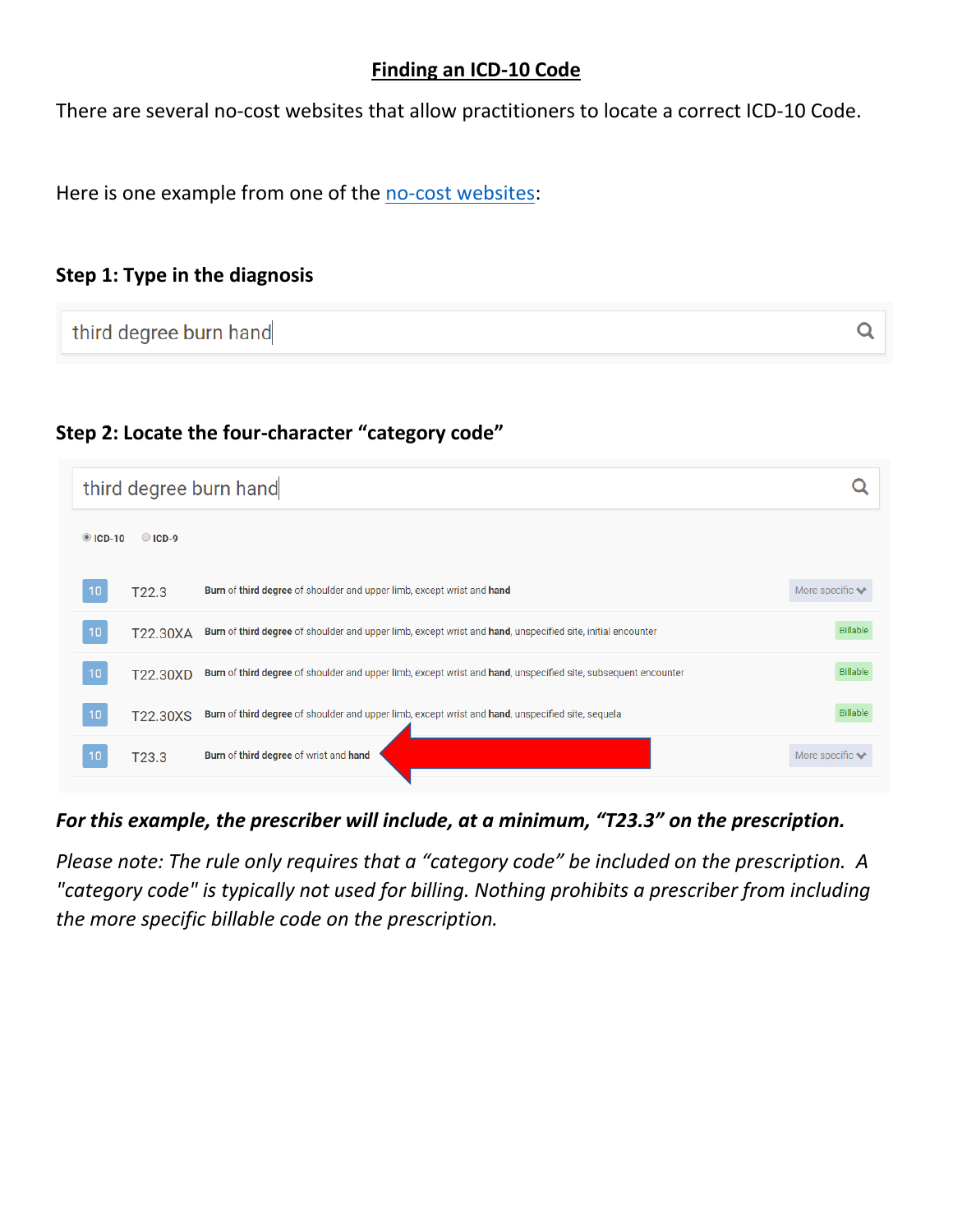Here is another example from one of the [no-cost websites:](https://www.findacode.com/icd-10-cm/icd-10-cm-diagnosis-codes-set.html)

## **Step 1: Type in the diagnosis**



## **Step 2: Locate the code specific to the location of the fracture and select that code**

## For this example, the fracture occurred in the forearm.

| <b>ICD-10-CM</b><br><b>CHPT/SEC</b> | S02 Fracture of skull and facial bones                    |  |
|-------------------------------------|-----------------------------------------------------------|--|
| ICD-10-CM<br><b>CHPT/SEC</b>        | S12 Fracture of cervical vertebra and other parts of neck |  |
| <b>ICD-10-CM</b><br><b>CHPT/SEC</b> | S22 Fracture of rib(s), sternum and thoracic spine        |  |
| ICD-10-CM<br><b>CHPT/SEC</b>        | S32 Fracture of lumbar spine and pelvis                   |  |
| <b>ICD-10-CM</b><br><b>CHPT/SEC</b> | S42 Fracture of shoulder and upper arm                    |  |
| <b>ICD-10-CM</b><br><b>CHPT/SEC</b> | S52 Fracture of forearm                                   |  |
| <b>ICD-10-CM</b><br><b>CHPT/SEC</b> | S62 Fracture at wrist and hand level                      |  |

## **Step 3: Locate the four-character "category code" specific to the forearm fracture**

# **ICD-10-CM Diagnosis Codes**

```
19. Injury, poisoning and certain other consequences of external causes
(SOO-T88) Show Guidelines
 S50-S59 Injuries to the elbow and forearm (S50-S59) Show Guidelines
  S52 Fracture of forearm Show Guidelines
```

| Code(s)             | Description                            |  |
|---------------------|----------------------------------------|--|
| S52.001A - S52.099S | S52.0 Fracture of upper end of ulna    |  |
| S52.101A - S52.189S | \$52.1 Fracture of upper end of radius |  |
| S52.201A - S52.299S | S52.2 Fracture of shaft of ulna        |  |
| S52.301A - S52.399S | S52.3 Fracture of shaft of radius      |  |
| S52.501A - S52.599S | S52.5 Fracture of lower end of radius  |  |
| S52.601A - S52.699S | S52.6 Fracture of lower end of ulna    |  |
| S52.90XA - S52.92XS | S52.9 Unspecified fracture of forearm  |  |

*For this example, the fracture occurred in the upper end of radius. The prescriber will include, at a minimum, "S52.1" on the prescription. Or if the prescriber is unsure of where the fracture occurred, it would also be acceptable to indicate "S52.9" on the prescription.*